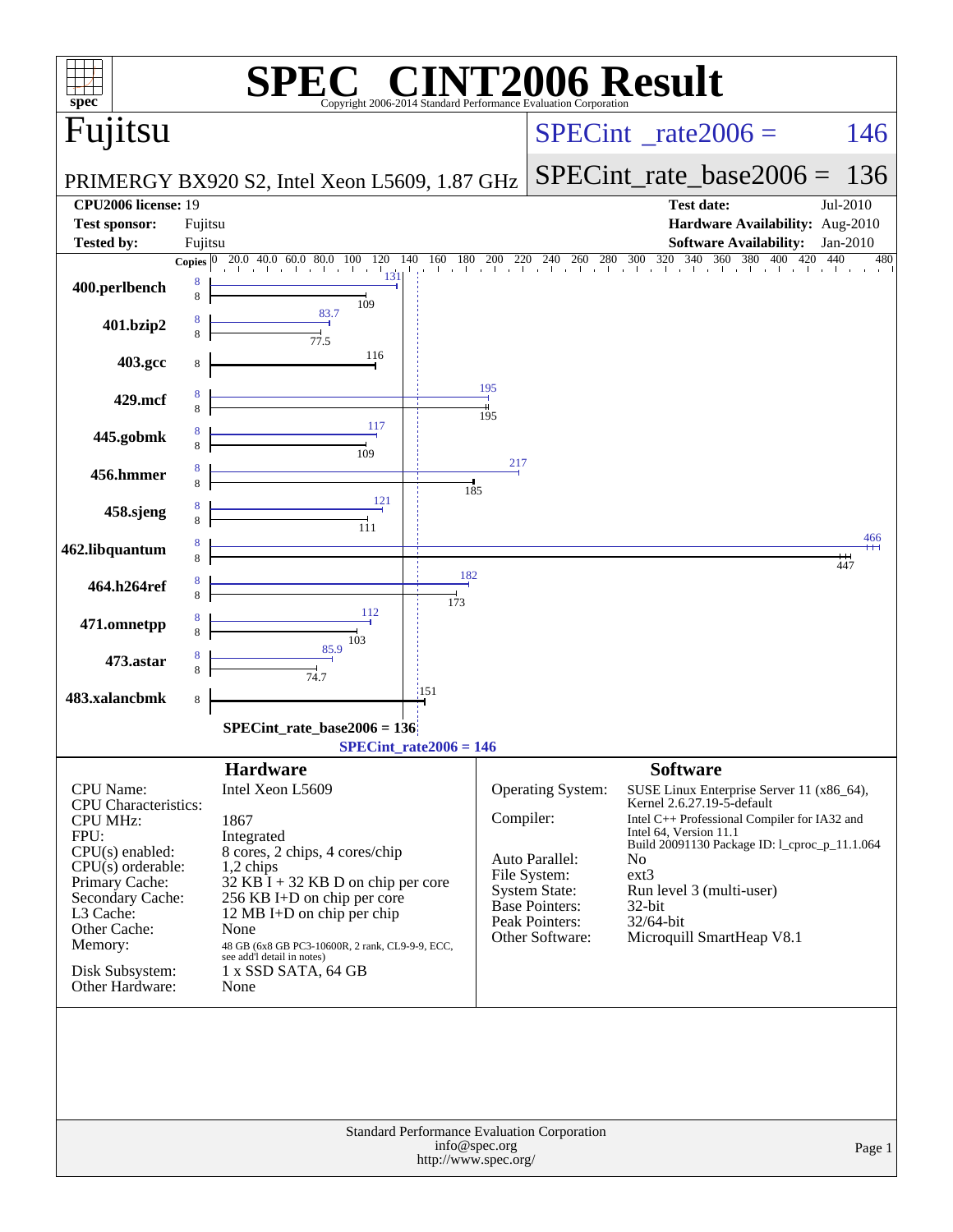

# **[SPEC CINT2006 Result](http://www.spec.org/auto/cpu2006/Docs/result-fields.html#SPECCINT2006Result)**

# Fujitsu

## SPECint rate $2006 = 146$

PRIMERGY BX920 S2, Intel Xeon L5609, 1.87 GHz [SPECint\\_rate\\_base2006 =](http://www.spec.org/auto/cpu2006/Docs/result-fields.html#SPECintratebase2006) 136

**[CPU2006 license:](http://www.spec.org/auto/cpu2006/Docs/result-fields.html#CPU2006license)** 19 **[Test date:](http://www.spec.org/auto/cpu2006/Docs/result-fields.html#Testdate)** Jul-2010

**[Test sponsor:](http://www.spec.org/auto/cpu2006/Docs/result-fields.html#Testsponsor)** Fujitsu **[Hardware Availability:](http://www.spec.org/auto/cpu2006/Docs/result-fields.html#HardwareAvailability)** Aug-2010 **[Tested by:](http://www.spec.org/auto/cpu2006/Docs/result-fields.html#Testedby)** Fujitsu **[Software Availability:](http://www.spec.org/auto/cpu2006/Docs/result-fields.html#SoftwareAvailability)** Jan-2010

### **[Results Table](http://www.spec.org/auto/cpu2006/Docs/result-fields.html#ResultsTable)**

|                    | <b>Base</b>   |                |       |                                                                                                          |       |                |            |               | <b>Peak</b>    |              |                |              |                |              |  |
|--------------------|---------------|----------------|-------|----------------------------------------------------------------------------------------------------------|-------|----------------|------------|---------------|----------------|--------------|----------------|--------------|----------------|--------------|--|
| <b>Benchmark</b>   | <b>Copies</b> | <b>Seconds</b> | Ratio | <b>Seconds</b>                                                                                           | Ratio | <b>Seconds</b> | Ratio      | <b>Copies</b> | <b>Seconds</b> | <b>Ratio</b> | <b>Seconds</b> | <b>Ratio</b> | <b>Seconds</b> | <b>Ratio</b> |  |
| 400.perlbench      | 8             | 714            | 109   | 713                                                                                                      | 110   | 714            | 109        |               | 596            | 131          | 597            | 131          | 597            | 131          |  |
| 401.bzip2          | 8             | 995            | 77.6  | 996                                                                                                      | 77.5  | 996            | 77.5       |               | 922            | 83.7         | 923            | 83.7         | 923            | 83.7         |  |
| $403.\mathrm{gcc}$ | 8             | 557            | 116   | 556                                                                                                      | 116   | 554            | 116        | 8             | 557            | 116          | 556            | 116          | 554            | 116          |  |
| $429$ .mcf         | 8             | 377            | 194   | 373                                                                                                      | 196   | 373            | 195        |               | 373            | 195          | 373            | 195          | 374            | 195          |  |
| $445$ .gobm $k$    |               | 767            | 109   | 769                                                                                                      | 109   | 768            | <u>109</u> |               | 719            | 117          | 718            | 117          | 718            | 117          |  |
| 456.hmmer          | 8             | 403            | 185   | 402                                                                                                      | 186   | 405            | 184        |               | 345            | 217          | 345            | 217          | 345            | 217          |  |
| $458$ .sjeng       | 8             | 876            | 111   | 875                                                                                                      | 111   | 876            | 110        |               | 801            | 121          | 800            | 121          | 800            | 121          |  |
| 462.libquantum     | 8             | 371            | 447   | 375                                                                                                      | 443   | 368            | 451        |               | 356            | 466          | 359            | 462          | 352            | 470          |  |
| 464.h264ref        | 8             | 1022           | 173   | 1022                                                                                                     | 173   | 1022           | 173        |               | 974            | 182          | 974            | 182          | 973            | 182          |  |
| 471.omnetpp        | 8             | 484            | 103   | 485                                                                                                      | 103   | 484            | 103        |               | 445            | 112          | 445            | <b>112</b>   | 444            | 113          |  |
| $473$ . astar      | 8             | 754            | 74.5  | 750                                                                                                      | 74.8  | 751            | 74.7       | 8             | 655            | 85.7         | 653            | 86.0         | 654            | 85.9         |  |
| 483.xalancbmk      |               | 366            | 151   | 366                                                                                                      | 151   | 366            | 151        |               | 366            | 151          | 366            | 151          | 366            | 151          |  |
|                    |               |                |       | Results appear in the order in which they were run. Bold underlined text indicates a median measurement. |       |                |            |               |                |              |                |              |                |              |  |

### **[Submit Notes](http://www.spec.org/auto/cpu2006/Docs/result-fields.html#SubmitNotes)**

The config file option 'submit' was used. numactl was used to bind copies to the cores

## **[Operating System Notes](http://www.spec.org/auto/cpu2006/Docs/result-fields.html#OperatingSystemNotes)**

'ulimit -s unlimited' was used to set the stacksize to unlimited prior to run

### **[Platform Notes](http://www.spec.org/auto/cpu2006/Docs/result-fields.html#PlatformNotes)**

 The system automatically configures the memory to run at 1067 MHz. BIOS configuration: Data Reuse Optimization = Disable

## **[General Notes](http://www.spec.org/auto/cpu2006/Docs/result-fields.html#GeneralNotes)**

 For information about Fujitsu please visit: <http://www.fujitsu.com> Binaries were compiled on SLES 10 with Binutils 2.18.50.0.7.20080502

## **[Base Compiler Invocation](http://www.spec.org/auto/cpu2006/Docs/result-fields.html#BaseCompilerInvocation)**

[C benchmarks](http://www.spec.org/auto/cpu2006/Docs/result-fields.html#Cbenchmarks): [icc -m32](http://www.spec.org/cpu2006/results/res2010q3/cpu2006-20100820-13041.flags.html#user_CCbase_intel_icc_32bit_5ff4a39e364c98233615fdd38438c6f2)

Continued on next page

Standard Performance Evaluation Corporation [info@spec.org](mailto:info@spec.org) <http://www.spec.org/>

Page 2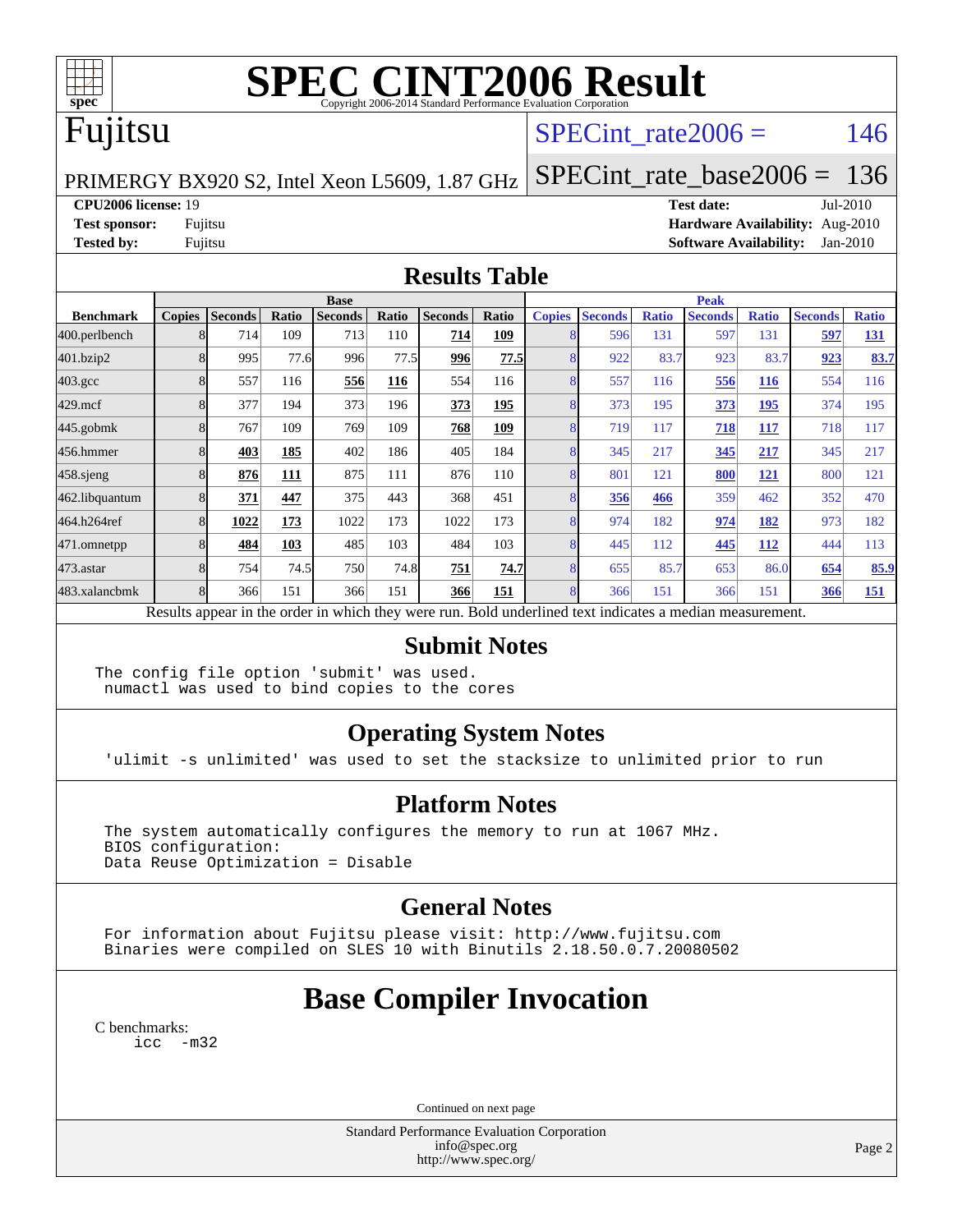| spec <sup>®</sup>                                                                                                                                                  | <b>SPEC CINT2006 Result</b><br>Copyright 2006-2014 Standard Performance Evaluation Corporation              |                                                                                                                 |  |  |  |  |
|--------------------------------------------------------------------------------------------------------------------------------------------------------------------|-------------------------------------------------------------------------------------------------------------|-----------------------------------------------------------------------------------------------------------------|--|--|--|--|
| Fujitsu                                                                                                                                                            |                                                                                                             | 146<br>$SPECint \ rate2006 =$                                                                                   |  |  |  |  |
|                                                                                                                                                                    | PRIMERGY BX920 S2, Intel Xeon L5609, 1.87 GHz                                                               | $SPECint_rate_base2006 = 136$                                                                                   |  |  |  |  |
| CPU2006 license: 19<br><b>Test sponsor:</b><br><b>Tested by:</b>                                                                                                   | Fujitsu<br>Fujitsu                                                                                          | <b>Test date:</b><br>Jul-2010<br>Hardware Availability: Aug-2010<br><b>Software Availability:</b><br>$Jan-2010$ |  |  |  |  |
| $C_{++}$ benchmarks:<br>icpc -m32                                                                                                                                  | <b>Base Compiler Invocation (Continued)</b>                                                                 |                                                                                                                 |  |  |  |  |
|                                                                                                                                                                    | <b>Base Portability Flags</b>                                                                               |                                                                                                                 |  |  |  |  |
|                                                                                                                                                                    | 400.perlbench: -DSPEC CPU LINUX IA32<br>462.libquantum: -DSPEC_CPU_LINUX<br>483.xalancbmk: -DSPEC_CPU_LINUX |                                                                                                                 |  |  |  |  |
| <b>Base Optimization Flags</b>                                                                                                                                     |                                                                                                             |                                                                                                                 |  |  |  |  |
| C benchmarks:<br>-xSSE4.2 -ipo -03 -no-prec-div -static -opt-prefetch                                                                                              |                                                                                                             |                                                                                                                 |  |  |  |  |
| $C_{++}$ benchmarks:<br>-xSSE4.2 -ipo -03 -no-prec-div -opt-prefetch -Wl,-z, muldefs<br>-L/home/cmplr/usr3/alrahate/cpu2006.1.1.ic11.1/libic11.1-32bit -lsmartheap |                                                                                                             |                                                                                                                 |  |  |  |  |
|                                                                                                                                                                    | <b>Base Other Flags</b>                                                                                     |                                                                                                                 |  |  |  |  |
| C benchmarks:                                                                                                                                                      |                                                                                                             |                                                                                                                 |  |  |  |  |
|                                                                                                                                                                    | 403.gcc: -Dalloca=_alloca                                                                                   |                                                                                                                 |  |  |  |  |
| $\text{icc}$ -m32                                                                                                                                                  | <b>Peak Compiler Invocation</b><br>C benchmarks (except as noted below):                                    |                                                                                                                 |  |  |  |  |
|                                                                                                                                                                    | 401.bzip2: icc -m64                                                                                         |                                                                                                                 |  |  |  |  |
|                                                                                                                                                                    | 456.hmmer: icc -m64                                                                                         |                                                                                                                 |  |  |  |  |
|                                                                                                                                                                    | 458.sjeng: icc -m64                                                                                         |                                                                                                                 |  |  |  |  |
|                                                                                                                                                                    | 462.libquantum: icc -m64                                                                                    |                                                                                                                 |  |  |  |  |
| icpc -m32                                                                                                                                                          | C++ benchmarks (except as noted below):                                                                     |                                                                                                                 |  |  |  |  |
|                                                                                                                                                                    | 473.astar: icpc -m64                                                                                        |                                                                                                                 |  |  |  |  |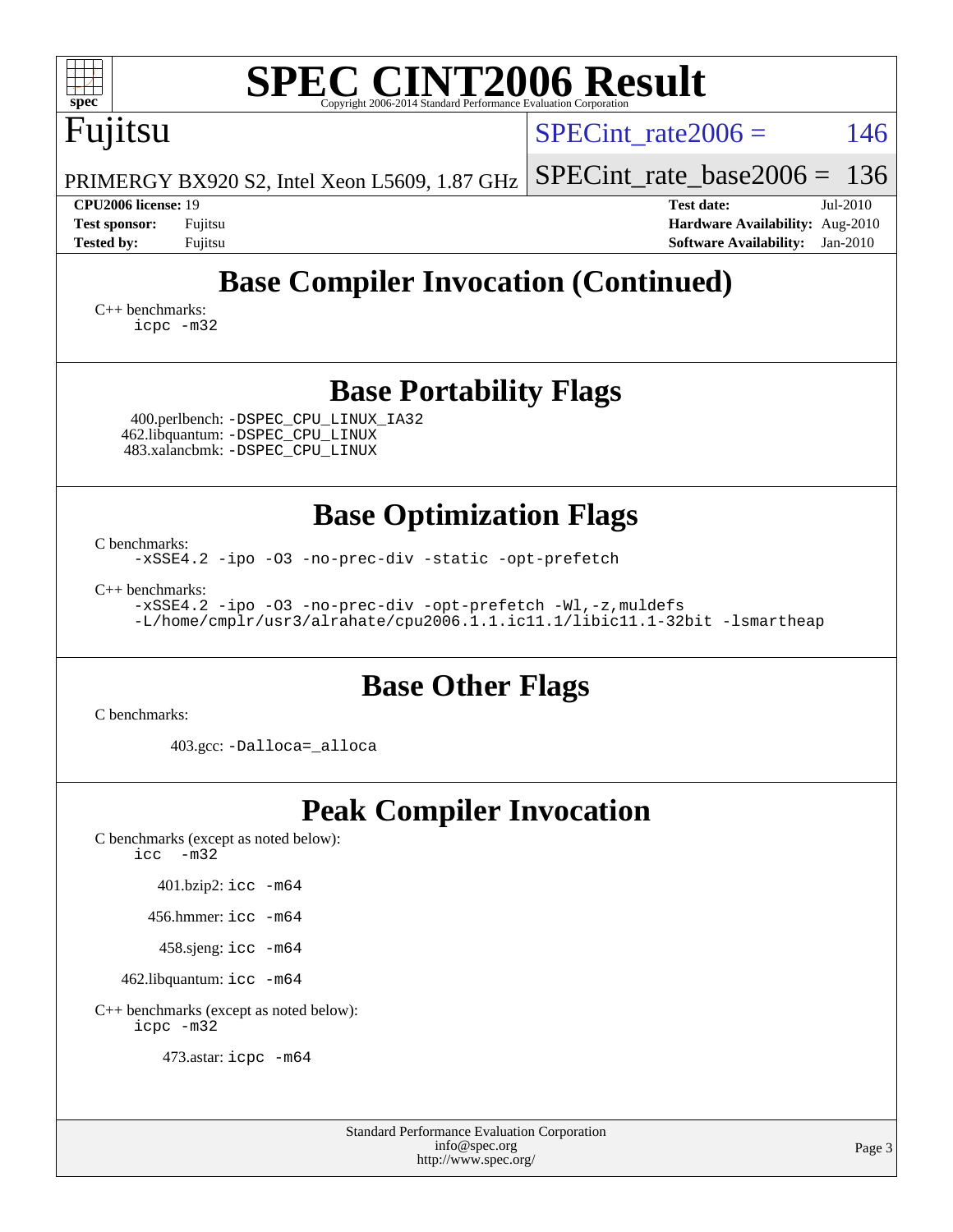

# **[SPEC CINT2006 Result](http://www.spec.org/auto/cpu2006/Docs/result-fields.html#SPECCINT2006Result)**

## Fujitsu

SPECint rate $2006 = 146$ 

Page 4

PRIMERGY BX920 S2, Intel Xeon L5609, 1.87 GHz [SPECint\\_rate\\_base2006 =](http://www.spec.org/auto/cpu2006/Docs/result-fields.html#SPECintratebase2006) 136

**[CPU2006 license:](http://www.spec.org/auto/cpu2006/Docs/result-fields.html#CPU2006license)** 19 **[Test date:](http://www.spec.org/auto/cpu2006/Docs/result-fields.html#Testdate)** Jul-2010 **[Test sponsor:](http://www.spec.org/auto/cpu2006/Docs/result-fields.html#Testsponsor)** Fujitsu **[Hardware Availability:](http://www.spec.org/auto/cpu2006/Docs/result-fields.html#HardwareAvailability)** Aug-2010 **[Tested by:](http://www.spec.org/auto/cpu2006/Docs/result-fields.html#Testedby)** Fujitsu **[Software Availability:](http://www.spec.org/auto/cpu2006/Docs/result-fields.html#SoftwareAvailability)** Jan-2010

## **[Peak Portability Flags](http://www.spec.org/auto/cpu2006/Docs/result-fields.html#PeakPortabilityFlags)**

 400.perlbench: [-DSPEC\\_CPU\\_LINUX\\_IA32](http://www.spec.org/cpu2006/results/res2010q3/cpu2006-20100820-13041.flags.html#b400.perlbench_peakCPORTABILITY_DSPEC_CPU_LINUX_IA32) 401.bzip2: [-DSPEC\\_CPU\\_LP64](http://www.spec.org/cpu2006/results/res2010q3/cpu2006-20100820-13041.flags.html#suite_peakCPORTABILITY401_bzip2_DSPEC_CPU_LP64) 456.hmmer: [-DSPEC\\_CPU\\_LP64](http://www.spec.org/cpu2006/results/res2010q3/cpu2006-20100820-13041.flags.html#suite_peakCPORTABILITY456_hmmer_DSPEC_CPU_LP64) 458.sjeng: [-DSPEC\\_CPU\\_LP64](http://www.spec.org/cpu2006/results/res2010q3/cpu2006-20100820-13041.flags.html#suite_peakCPORTABILITY458_sjeng_DSPEC_CPU_LP64) 462.libquantum: [-DSPEC\\_CPU\\_LP64](http://www.spec.org/cpu2006/results/res2010q3/cpu2006-20100820-13041.flags.html#suite_peakCPORTABILITY462_libquantum_DSPEC_CPU_LP64) [-DSPEC\\_CPU\\_LINUX](http://www.spec.org/cpu2006/results/res2010q3/cpu2006-20100820-13041.flags.html#b462.libquantum_peakCPORTABILITY_DSPEC_CPU_LINUX) 473.astar: [-DSPEC\\_CPU\\_LP64](http://www.spec.org/cpu2006/results/res2010q3/cpu2006-20100820-13041.flags.html#suite_peakCXXPORTABILITY473_astar_DSPEC_CPU_LP64) 483.xalancbmk: [-DSPEC\\_CPU\\_LINUX](http://www.spec.org/cpu2006/results/res2010q3/cpu2006-20100820-13041.flags.html#b483.xalancbmk_peakCXXPORTABILITY_DSPEC_CPU_LINUX)

## **[Peak Optimization Flags](http://www.spec.org/auto/cpu2006/Docs/result-fields.html#PeakOptimizationFlags)**

[C benchmarks](http://www.spec.org/auto/cpu2006/Docs/result-fields.html#Cbenchmarks):

Standard Performance Evaluation Corporation 400.perlbench: [-xSSE4.2](http://www.spec.org/cpu2006/results/res2010q3/cpu2006-20100820-13041.flags.html#user_peakPASS2_CFLAGSPASS2_LDCFLAGS400_perlbench_f-xSSE42_f91528193cf0b216347adb8b939d4107)(pass 2) [-prof-gen](http://www.spec.org/cpu2006/results/res2010q3/cpu2006-20100820-13041.flags.html#user_peakPASS1_CFLAGSPASS1_LDCFLAGS400_perlbench_prof_gen_e43856698f6ca7b7e442dfd80e94a8fc)(pass 1) [-ipo](http://www.spec.org/cpu2006/results/res2010q3/cpu2006-20100820-13041.flags.html#user_peakPASS2_CFLAGSPASS2_LDCFLAGS400_perlbench_f-ipo)(pass 2) [-O3](http://www.spec.org/cpu2006/results/res2010q3/cpu2006-20100820-13041.flags.html#user_peakPASS2_CFLAGSPASS2_LDCFLAGS400_perlbench_f-O3)(pass 2) [-no-prec-div](http://www.spec.org/cpu2006/results/res2010q3/cpu2006-20100820-13041.flags.html#user_peakPASS2_CFLAGSPASS2_LDCFLAGS400_perlbench_f-no-prec-div)(pass 2) [-static](http://www.spec.org/cpu2006/results/res2010q3/cpu2006-20100820-13041.flags.html#user_peakPASS2_CFLAGSPASS2_LDCFLAGS400_perlbench_f-static)(pass 2) [-prof-use](http://www.spec.org/cpu2006/results/res2010q3/cpu2006-20100820-13041.flags.html#user_peakPASS2_CFLAGSPASS2_LDCFLAGS400_perlbench_prof_use_bccf7792157ff70d64e32fe3e1250b55)(pass 2) [-ansi-alias](http://www.spec.org/cpu2006/results/res2010q3/cpu2006-20100820-13041.flags.html#user_peakCOPTIMIZE400_perlbench_f-ansi-alias) 401.bzip2: [-xSSE4.2](http://www.spec.org/cpu2006/results/res2010q3/cpu2006-20100820-13041.flags.html#user_peakPASS2_CFLAGSPASS2_LDCFLAGS401_bzip2_f-xSSE42_f91528193cf0b216347adb8b939d4107)(pass 2) [-prof-gen](http://www.spec.org/cpu2006/results/res2010q3/cpu2006-20100820-13041.flags.html#user_peakPASS1_CFLAGSPASS1_LDCFLAGS401_bzip2_prof_gen_e43856698f6ca7b7e442dfd80e94a8fc)(pass 1) [-ipo](http://www.spec.org/cpu2006/results/res2010q3/cpu2006-20100820-13041.flags.html#user_peakPASS2_CFLAGSPASS2_LDCFLAGS401_bzip2_f-ipo)(pass 2) [-O3](http://www.spec.org/cpu2006/results/res2010q3/cpu2006-20100820-13041.flags.html#user_peakPASS2_CFLAGSPASS2_LDCFLAGS401_bzip2_f-O3)(pass 2) [-no-prec-div](http://www.spec.org/cpu2006/results/res2010q3/cpu2006-20100820-13041.flags.html#user_peakPASS2_CFLAGSPASS2_LDCFLAGS401_bzip2_f-no-prec-div)(pass 2) [-static](http://www.spec.org/cpu2006/results/res2010q3/cpu2006-20100820-13041.flags.html#user_peakPASS2_CFLAGSPASS2_LDCFLAGS401_bzip2_f-static)(pass 2) [-prof-use](http://www.spec.org/cpu2006/results/res2010q3/cpu2006-20100820-13041.flags.html#user_peakPASS2_CFLAGSPASS2_LDCFLAGS401_bzip2_prof_use_bccf7792157ff70d64e32fe3e1250b55)(pass 2) [-opt-prefetch](http://www.spec.org/cpu2006/results/res2010q3/cpu2006-20100820-13041.flags.html#user_peakCOPTIMIZE401_bzip2_f-opt-prefetch) [-ansi-alias](http://www.spec.org/cpu2006/results/res2010q3/cpu2006-20100820-13041.flags.html#user_peakCOPTIMIZE401_bzip2_f-ansi-alias) [-auto-ilp32](http://www.spec.org/cpu2006/results/res2010q3/cpu2006-20100820-13041.flags.html#user_peakCOPTIMIZE401_bzip2_f-auto-ilp32)  $403.\text{gcc: basepeak}$  = yes 429.mcf: [-xSSE4.2](http://www.spec.org/cpu2006/results/res2010q3/cpu2006-20100820-13041.flags.html#user_peakCOPTIMIZE429_mcf_f-xSSE42_f91528193cf0b216347adb8b939d4107) [-ipo](http://www.spec.org/cpu2006/results/res2010q3/cpu2006-20100820-13041.flags.html#user_peakCOPTIMIZE429_mcf_f-ipo) [-O3](http://www.spec.org/cpu2006/results/res2010q3/cpu2006-20100820-13041.flags.html#user_peakCOPTIMIZE429_mcf_f-O3) [-no-prec-div](http://www.spec.org/cpu2006/results/res2010q3/cpu2006-20100820-13041.flags.html#user_peakCOPTIMIZE429_mcf_f-no-prec-div) [-static](http://www.spec.org/cpu2006/results/res2010q3/cpu2006-20100820-13041.flags.html#user_peakCOPTIMIZE429_mcf_f-static) [-opt-prefetch](http://www.spec.org/cpu2006/results/res2010q3/cpu2006-20100820-13041.flags.html#user_peakCOPTIMIZE429_mcf_f-opt-prefetch) 445.gobmk: [-xSSE4.2](http://www.spec.org/cpu2006/results/res2010q3/cpu2006-20100820-13041.flags.html#user_peakPASS2_CFLAGSPASS2_LDCFLAGS445_gobmk_f-xSSE42_f91528193cf0b216347adb8b939d4107)(pass 2) [-prof-gen](http://www.spec.org/cpu2006/results/res2010q3/cpu2006-20100820-13041.flags.html#user_peakPASS1_CFLAGSPASS1_LDCFLAGS445_gobmk_prof_gen_e43856698f6ca7b7e442dfd80e94a8fc)(pass 1) [-prof-use](http://www.spec.org/cpu2006/results/res2010q3/cpu2006-20100820-13041.flags.html#user_peakPASS2_CFLAGSPASS2_LDCFLAGS445_gobmk_prof_use_bccf7792157ff70d64e32fe3e1250b55)(pass 2) [-O2](http://www.spec.org/cpu2006/results/res2010q3/cpu2006-20100820-13041.flags.html#user_peakCOPTIMIZE445_gobmk_f-O2) [-ipo](http://www.spec.org/cpu2006/results/res2010q3/cpu2006-20100820-13041.flags.html#user_peakCOPTIMIZE445_gobmk_f-ipo) [-no-prec-div](http://www.spec.org/cpu2006/results/res2010q3/cpu2006-20100820-13041.flags.html#user_peakCOPTIMIZE445_gobmk_f-no-prec-div) [-ansi-alias](http://www.spec.org/cpu2006/results/res2010q3/cpu2006-20100820-13041.flags.html#user_peakCOPTIMIZE445_gobmk_f-ansi-alias) 456.hmmer: [-xSSE4.2](http://www.spec.org/cpu2006/results/res2010q3/cpu2006-20100820-13041.flags.html#user_peakCOPTIMIZE456_hmmer_f-xSSE42_f91528193cf0b216347adb8b939d4107) [-ipo](http://www.spec.org/cpu2006/results/res2010q3/cpu2006-20100820-13041.flags.html#user_peakCOPTIMIZE456_hmmer_f-ipo) [-O3](http://www.spec.org/cpu2006/results/res2010q3/cpu2006-20100820-13041.flags.html#user_peakCOPTIMIZE456_hmmer_f-O3) [-no-prec-div](http://www.spec.org/cpu2006/results/res2010q3/cpu2006-20100820-13041.flags.html#user_peakCOPTIMIZE456_hmmer_f-no-prec-div) [-static](http://www.spec.org/cpu2006/results/res2010q3/cpu2006-20100820-13041.flags.html#user_peakCOPTIMIZE456_hmmer_f-static) [-unroll2](http://www.spec.org/cpu2006/results/res2010q3/cpu2006-20100820-13041.flags.html#user_peakCOPTIMIZE456_hmmer_f-unroll_784dae83bebfb236979b41d2422d7ec2) [-ansi-alias](http://www.spec.org/cpu2006/results/res2010q3/cpu2006-20100820-13041.flags.html#user_peakCOPTIMIZE456_hmmer_f-ansi-alias) [-auto-ilp32](http://www.spec.org/cpu2006/results/res2010q3/cpu2006-20100820-13041.flags.html#user_peakCOPTIMIZE456_hmmer_f-auto-ilp32)  $458 \text{.}$  sjeng:  $-xSSE4$ .  $2(\text{pass 2})$  -prof-qen(pass 1) [-ipo](http://www.spec.org/cpu2006/results/res2010q3/cpu2006-20100820-13041.flags.html#user_peakPASS2_CFLAGSPASS2_LDCFLAGS458_sjeng_f-ipo)(pass 2) [-O3](http://www.spec.org/cpu2006/results/res2010q3/cpu2006-20100820-13041.flags.html#user_peakPASS2_CFLAGSPASS2_LDCFLAGS458_sjeng_f-O3)(pass 2) [-no-prec-div](http://www.spec.org/cpu2006/results/res2010q3/cpu2006-20100820-13041.flags.html#user_peakPASS2_CFLAGSPASS2_LDCFLAGS458_sjeng_f-no-prec-div)(pass 2) [-static](http://www.spec.org/cpu2006/results/res2010q3/cpu2006-20100820-13041.flags.html#user_peakPASS2_CFLAGSPASS2_LDCFLAGS458_sjeng_f-static)(pass 2) [-prof-use](http://www.spec.org/cpu2006/results/res2010q3/cpu2006-20100820-13041.flags.html#user_peakPASS2_CFLAGSPASS2_LDCFLAGS458_sjeng_prof_use_bccf7792157ff70d64e32fe3e1250b55)(pass 2) [-unroll4](http://www.spec.org/cpu2006/results/res2010q3/cpu2006-20100820-13041.flags.html#user_peakCOPTIMIZE458_sjeng_f-unroll_4e5e4ed65b7fd20bdcd365bec371b81f) [-auto-ilp32](http://www.spec.org/cpu2006/results/res2010q3/cpu2006-20100820-13041.flags.html#user_peakCOPTIMIZE458_sjeng_f-auto-ilp32) 462.libquantum: [-xSSE4.2](http://www.spec.org/cpu2006/results/res2010q3/cpu2006-20100820-13041.flags.html#user_peakCOPTIMIZE462_libquantum_f-xSSE42_f91528193cf0b216347adb8b939d4107) [-ipo](http://www.spec.org/cpu2006/results/res2010q3/cpu2006-20100820-13041.flags.html#user_peakCOPTIMIZE462_libquantum_f-ipo) [-O3](http://www.spec.org/cpu2006/results/res2010q3/cpu2006-20100820-13041.flags.html#user_peakCOPTIMIZE462_libquantum_f-O3) [-no-prec-div](http://www.spec.org/cpu2006/results/res2010q3/cpu2006-20100820-13041.flags.html#user_peakCOPTIMIZE462_libquantum_f-no-prec-div) [-static](http://www.spec.org/cpu2006/results/res2010q3/cpu2006-20100820-13041.flags.html#user_peakCOPTIMIZE462_libquantum_f-static) [-auto-ilp32](http://www.spec.org/cpu2006/results/res2010q3/cpu2006-20100820-13041.flags.html#user_peakCOPTIMIZE462_libquantum_f-auto-ilp32) [-opt-prefetch](http://www.spec.org/cpu2006/results/res2010q3/cpu2006-20100820-13041.flags.html#user_peakCOPTIMIZE462_libquantum_f-opt-prefetch) 464.h264ref: [-xSSE4.2](http://www.spec.org/cpu2006/results/res2010q3/cpu2006-20100820-13041.flags.html#user_peakPASS2_CFLAGSPASS2_LDCFLAGS464_h264ref_f-xSSE42_f91528193cf0b216347adb8b939d4107)(pass 2) [-prof-gen](http://www.spec.org/cpu2006/results/res2010q3/cpu2006-20100820-13041.flags.html#user_peakPASS1_CFLAGSPASS1_LDCFLAGS464_h264ref_prof_gen_e43856698f6ca7b7e442dfd80e94a8fc)(pass 1) [-ipo](http://www.spec.org/cpu2006/results/res2010q3/cpu2006-20100820-13041.flags.html#user_peakPASS2_CFLAGSPASS2_LDCFLAGS464_h264ref_f-ipo)(pass 2) [-O3](http://www.spec.org/cpu2006/results/res2010q3/cpu2006-20100820-13041.flags.html#user_peakPASS2_CFLAGSPASS2_LDCFLAGS464_h264ref_f-O3)(pass 2) [-no-prec-div](http://www.spec.org/cpu2006/results/res2010q3/cpu2006-20100820-13041.flags.html#user_peakPASS2_CFLAGSPASS2_LDCFLAGS464_h264ref_f-no-prec-div)(pass 2) [-static](http://www.spec.org/cpu2006/results/res2010q3/cpu2006-20100820-13041.flags.html#user_peakPASS2_CFLAGSPASS2_LDCFLAGS464_h264ref_f-static)(pass 2) [-prof-use](http://www.spec.org/cpu2006/results/res2010q3/cpu2006-20100820-13041.flags.html#user_peakPASS2_CFLAGSPASS2_LDCFLAGS464_h264ref_prof_use_bccf7792157ff70d64e32fe3e1250b55)(pass 2) [-unroll2](http://www.spec.org/cpu2006/results/res2010q3/cpu2006-20100820-13041.flags.html#user_peakCOPTIMIZE464_h264ref_f-unroll_784dae83bebfb236979b41d2422d7ec2) [-ansi-alias](http://www.spec.org/cpu2006/results/res2010q3/cpu2006-20100820-13041.flags.html#user_peakCOPTIMIZE464_h264ref_f-ansi-alias) [C++ benchmarks:](http://www.spec.org/auto/cpu2006/Docs/result-fields.html#CXXbenchmarks) 471.omnetpp: [-xSSE4.2](http://www.spec.org/cpu2006/results/res2010q3/cpu2006-20100820-13041.flags.html#user_peakPASS2_CXXFLAGSPASS2_LDCXXFLAGS471_omnetpp_f-xSSE42_f91528193cf0b216347adb8b939d4107)(pass 2) [-prof-gen](http://www.spec.org/cpu2006/results/res2010q3/cpu2006-20100820-13041.flags.html#user_peakPASS1_CXXFLAGSPASS1_LDCXXFLAGS471_omnetpp_prof_gen_e43856698f6ca7b7e442dfd80e94a8fc)(pass 1) [-ipo](http://www.spec.org/cpu2006/results/res2010q3/cpu2006-20100820-13041.flags.html#user_peakPASS2_CXXFLAGSPASS2_LDCXXFLAGS471_omnetpp_f-ipo)(pass 2) [-O3](http://www.spec.org/cpu2006/results/res2010q3/cpu2006-20100820-13041.flags.html#user_peakPASS2_CXXFLAGSPASS2_LDCXXFLAGS471_omnetpp_f-O3)(pass 2) [-no-prec-div](http://www.spec.org/cpu2006/results/res2010q3/cpu2006-20100820-13041.flags.html#user_peakPASS2_CXXFLAGSPASS2_LDCXXFLAGS471_omnetpp_f-no-prec-div)(pass 2) [-prof-use](http://www.spec.org/cpu2006/results/res2010q3/cpu2006-20100820-13041.flags.html#user_peakPASS2_CXXFLAGSPASS2_LDCXXFLAGS471_omnetpp_prof_use_bccf7792157ff70d64e32fe3e1250b55)(pass 2) [-ansi-alias](http://www.spec.org/cpu2006/results/res2010q3/cpu2006-20100820-13041.flags.html#user_peakCXXOPTIMIZE471_omnetpp_f-ansi-alias) [-opt-ra-region-strategy=block](http://www.spec.org/cpu2006/results/res2010q3/cpu2006-20100820-13041.flags.html#user_peakCXXOPTIMIZE471_omnetpp_f-opt-ra-region-strategy-block_a0a37c372d03933b2a18d4af463c1f69) [-Wl,-z,muldefs](http://www.spec.org/cpu2006/results/res2010q3/cpu2006-20100820-13041.flags.html#user_peakEXTRA_LDFLAGS471_omnetpp_link_force_multiple1_74079c344b956b9658436fd1b6dd3a8a) [-L/home/cmplr/usr3/alrahate/cpu2006.1.1.ic11.1/libic11.1-32bit -lsmartheap](http://www.spec.org/cpu2006/results/res2010q3/cpu2006-20100820-13041.flags.html#user_peakEXTRA_LIBS471_omnetpp_SmartHeap_d86dffe4a79b79ef8890d5cce17030c3) Continued on next page

> [info@spec.org](mailto:info@spec.org) <http://www.spec.org/>